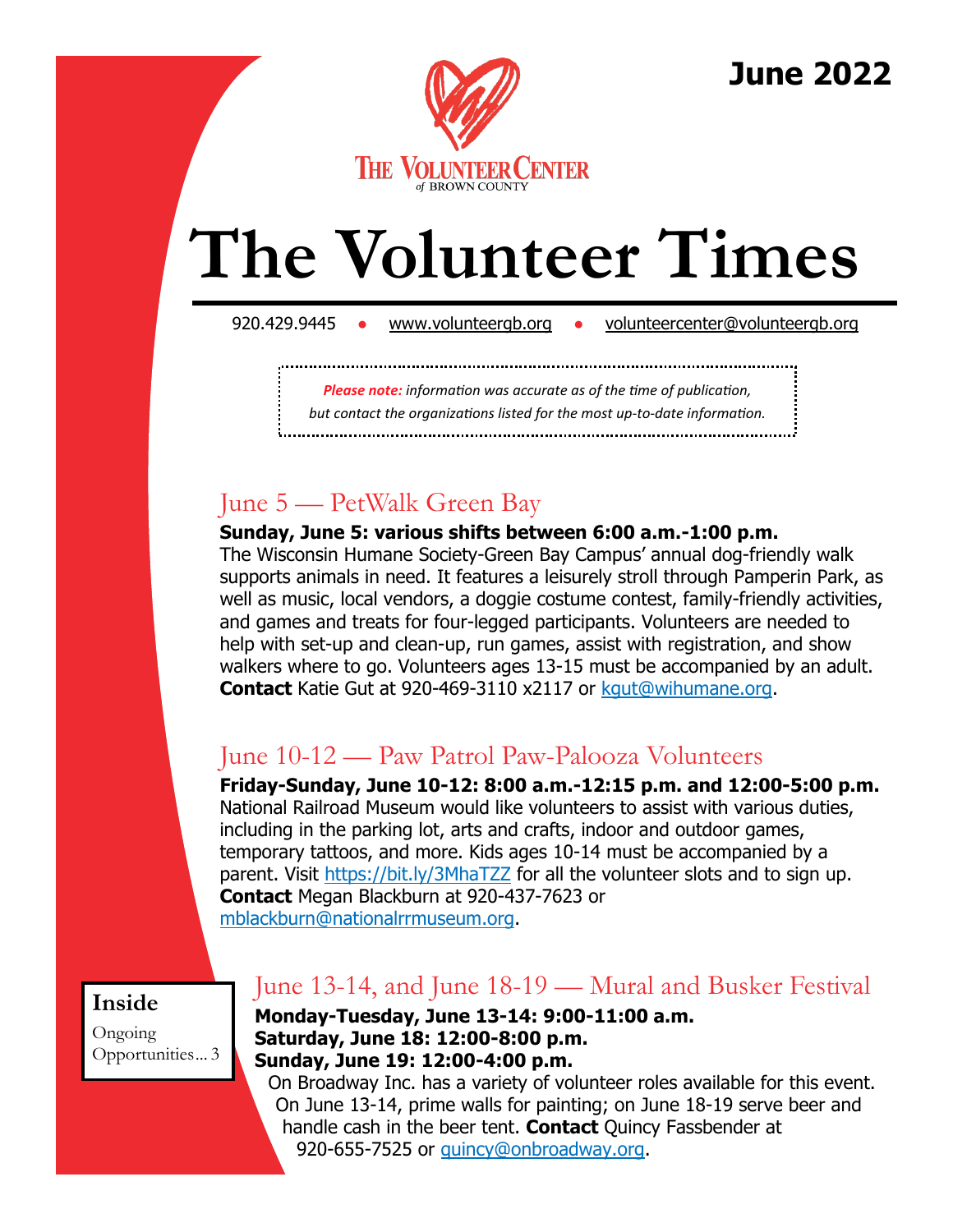## June 16-19 — Community Painting Project

#### **Thursday-Friday, June 16-17: 9:00 a.m.-1:00 p.m. and 1:00-5:00 p.m. Saturday, June 18: 12:00-4:00 p.m. and 4:00-8:00 p.m. Sunday, June 19: 12:00-2:00 p.m. and 2:00-400 p.m.**

On Broadway is in need of volunteers with painting/art experience, and who are high school age and up, to assist artist Christina Persika in executing her vision for the benches and trash cans that line the historic Broadway District. Christina has created a unique design for each of the 25 benches and 14 trash cans in the district, and local artists are being asked to volunteer their time and skills to assist in painting her designs on the benches and trash cans. On Broadway hopes this will be an opportunity for many artists to come together and leave their creative mark on the Broadway District. **Contact** Quincy Fassbender at 920-655-7525 or [quincy@onbroadway.org.](mailto:quincy@onbroadway.org)

## June 18 — Spring Art Market

#### **Saturday, June 18: Two-hour shifts between 9:00 a.m.-7:00 p.m.**

The Art Garage would like volunteers ages 16 and older to assist at their Spring Art Market event. Duties include helping with the drink tent, greeting people as they get off the trolley, handing out maps, and acting as a floater to help where needed. **Contact** Haylie Place at 920-246-7061 or [hplace@theartgarage.org.](mailto:hplace@theartgarage.org)

## June 20 — Neighborhood Wash #Trashtag

#### **Monday, June 20: 5:00-6:30 p.m.**

The third Monday of every month, On Broadway invites the community to come together to keep our streets clean by picking up trash throughout the entire Broadway District. This is a great opportunity for kids and families, and also a good way to get to know your neighbors, help the environment, and get your steps in. Gloves, trash bags, and trash grabbers will be provided. **Contact** Quincy Fassbender at 920-655-7525 or [quincy@onbroadway.org.](mailto:quincy@onbroadway.org)

## June 25 — Repurposing the Past Road Rally

#### **Saturday, June 25: 8:30-10:00 a.m. (registration), 9:00 a.m.-3:00 p.m. (location volunteers), 10:00 a.m.-3:00 p.m. (set-up), 3:00-5:00 p.m. (clean-up), and 2:00- 4:00 p.m. (grading)**

During this Brown County Historical Society event, which takes place within the greater Green Bay area, teams will explore new and exciting destinations on their quest to solve trivia questions and take part in fun activities. Volunteers ages 16 and older are needed to help with registration of teams, different activities and onsite grading at event locations, food prep, event set-up and clean-up, and aiding in the organization of the end-of-event activities. **Contact** Ana Olp at 920-437-1840 or [bchsvolunteer@browncohistoricalsoc.org.](mailto:bchsvolunteer@browncohistoricalsoc.org)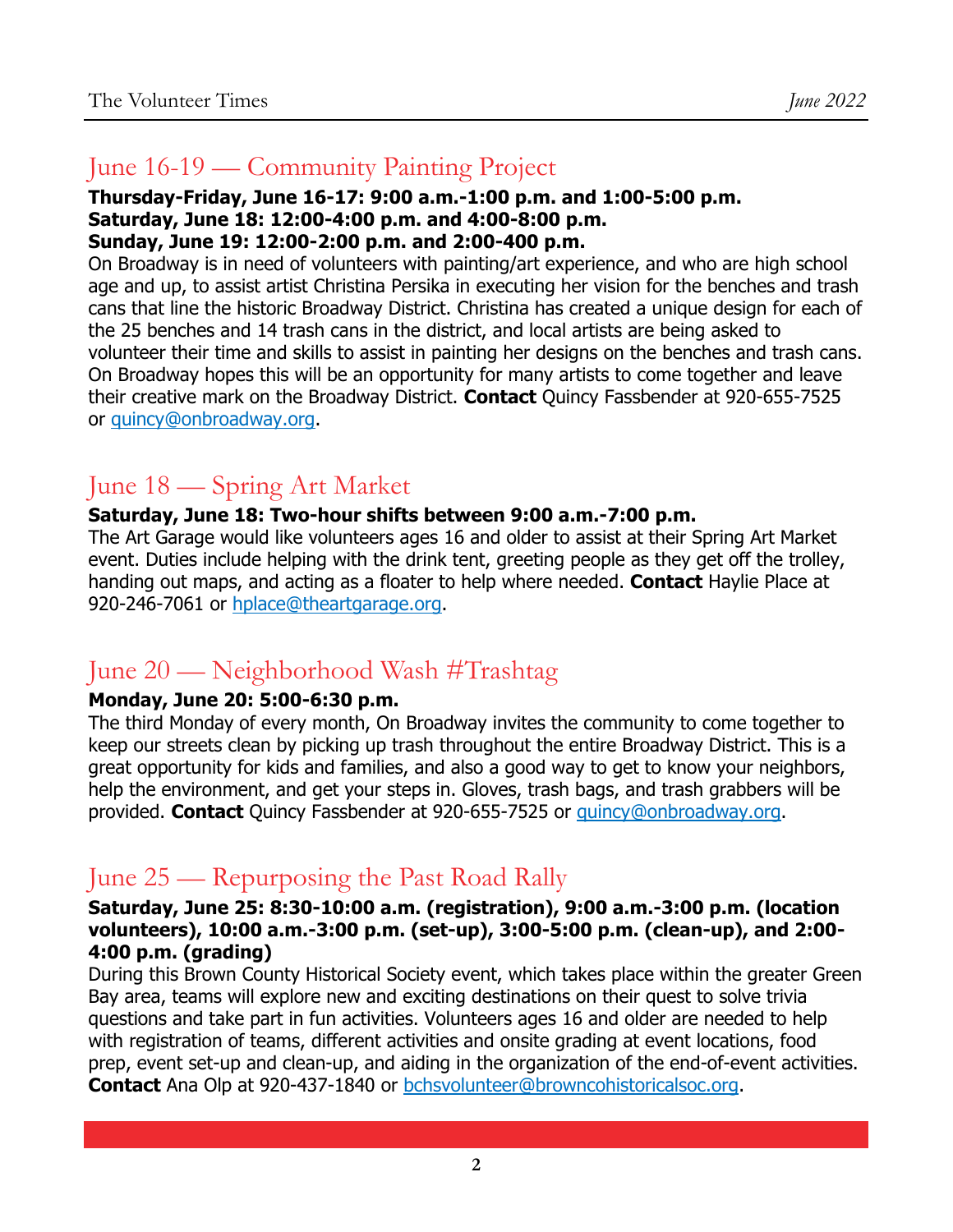## June-August — Youth Summer Art Workshops

#### **Various days: 8:30 a.m.-4:30 p.m.**

The Art Garage is seeking volunteers ages 14 and older to help at youth art workshops checking participants in and out, assisting instructors in the classroom, and with other class/ camp-related activities. **Contact** Haylie Place at 920-246-7061 or [hplace@theartgarage.org.](mailto:hplace@theartgarage.org)

## **Ongoing Opportunities**

#### Women's Empowerment Center Volunteers

#### **Tuesdays and Wednesdays, 2:00-5:00 p.m.; Thursdays, 11:00 a.m.-2:00 p.m. and 2:00-5:00 p.m.**

Established in 2013, the Women's Empowerment Center at the YWCA Greater Green Bay seeks to empower women of all economic and ethnic backgrounds by helping them find sustainable employment. It seeks to have women thrive in the workplace by successfully building life skills. Women have the opportunity to connect with existing community services, including technical training, computer literacy, financial understanding, resume development, interviewing skills, counseling and mental health services, and dressing for success. There are a multitude of volunteer opportunities for those 18 and older, including helping in their Women's Career Closet, at the Madison Street Boutique, or with other empowerment programs. Volunteers can work behind the scenes or directly with the customers they serve. **Contact** Sarah Jerovetz at 920-432-6681 or [sjerovetz@ywcagreenbay.org.](mailto:sjerovetz@ywcagreenbay.org)

### Children's Program Teachers

#### **Mondays, 5:30-6:30 p.m., share dinner with the group (optional); 6:30-8:00 p.m., children's programming**

Circles Green Bay builds relationships among people living in poverty (circle leaders) and the community to help leaders achieve economic stability for their family. Each leader is supported by allies (volunteers not currently living in poverty) to form the central circle. These circles are assisted by teams of volunteers to connect them to the broader community for resources and advocacy. Circles is a family program, with children learning the same concepts that their parent leaders are learning. Volunteers are needed to be program teachers, who build relationships with the children to help end the cycle of generational poverty using a curriculum developed by their national organization, Circles USA. **Contact**  Lydia Davison at 920-593-3474 or **lydiad@gbcc.me.**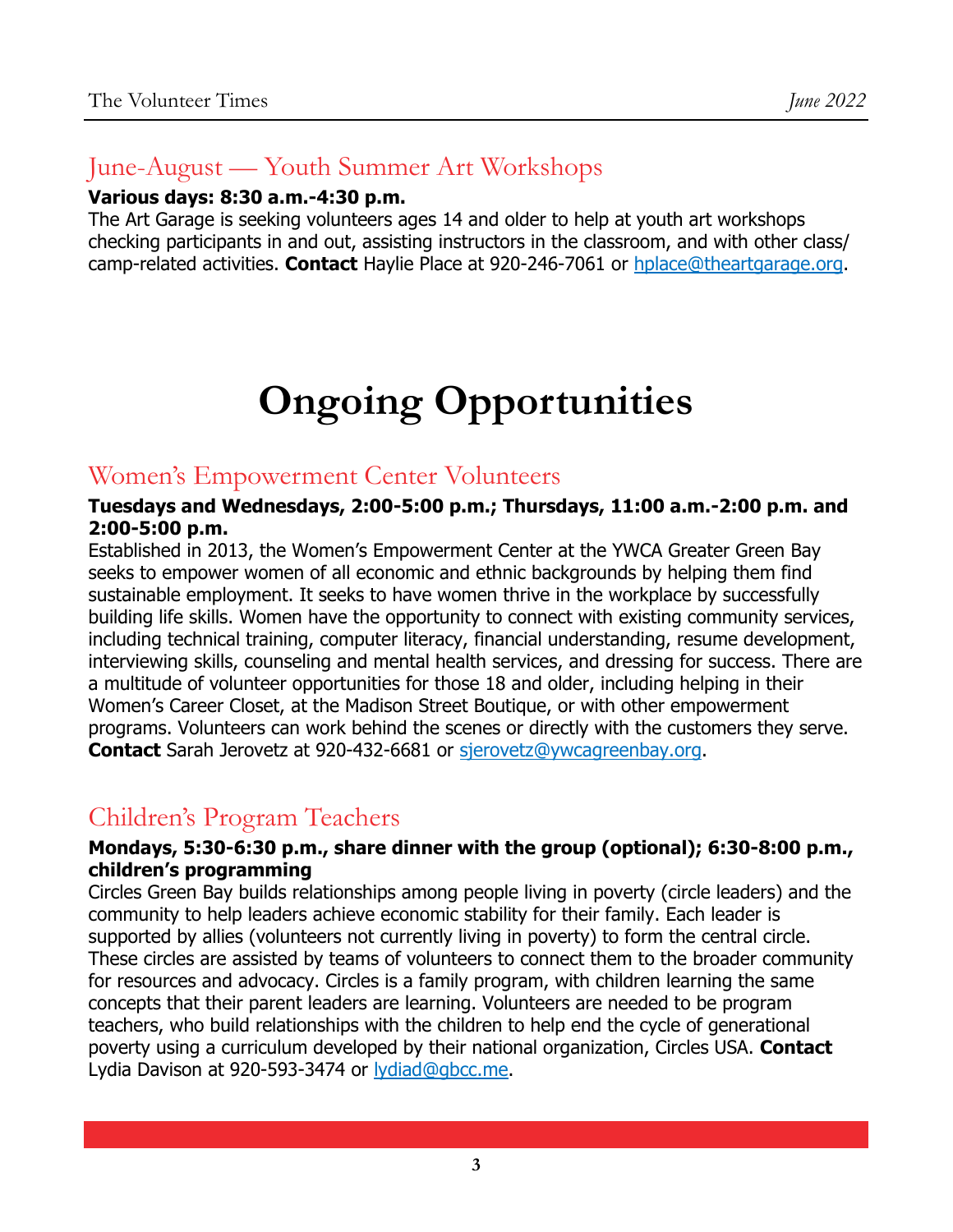## Giraffe Ambassadors

#### **Daily shifts, 10:30 a.m.-1:30 p.m.**

Connect guests at the NEW Zoo & Adventure Park to Nigel and Zuri, the zoo's reticulated giraffes. Share giraffe stories and information, sell food, answer questions, and more. Must be comfortable talking with the public and capable of dealing with basic monetary exchanges and a small amount of paperwork. Online training courses are available to get you started. Must be age 16 or older to be at the zoo on your own, but kids as young as 8 can volunteer with a chaperone or adult assistant. **Contact** Angela Kawski at 920-662-2405 or [volunteer@newzoo.org.](mailto:volunteer@newzoo.org)

## Childcare Assistants

**Two-hour shifts; Mondays-Thursdays, 8:00 a.m.-5:00 p.m. and Fridays, 8:00 a.m.- 12:00 p.m. (a commitment to the same time every week is preferred)**

Newcap is searching for volunteers age 14 and older who can provide childcare when clients come in to meet with their case worker. This position would help only if there were children available to assist. While waiting for children, volunteer may be assigned other duties such as cleaning the playroom, putting together new toys, or organizing/counting donations. There may be downtime for volunteers to do other personal tasks, meaning this could be a great position for someone who has school work. They are interested in creating a lasting volunteer partnership. If this cannot be a weekly commitment, they would still love to have you. **Contact** Miranda Nelsen at 920-373-5553 or [mirandanelsen@newcap.org.](mailto:mirandanelsen@newcap.org)

## Durable Medical Equipment Loan Closet

#### **Various shifts, Monday-Friday between 10:00 a.m.-3:00 p.m.**

Options for Independent Living is in need of volunteers to support their community durable medical equipment loan program. Volunteers will be performing cleaning, light maintenance, and distribution of devices such as wheelchairs, walkers, and bathroom aides to those in need. **Contact** Josh Theis at 920-393-1045 or [josht@optionsil.org.](mailto:josht@optionsil.org)

## Transitional Housing Assistants

#### **Daily shifts, 9:00 a.m.-6:00 p.m.**

Amanda's House by Mandolin Foundation provides safe and supportive transitional housing that will allow people to become independent and productive members of our community. They are seeking volunteers to share their time and talent with the women and children who live at Amanda's House. Some ideas of talents they are looking for are parenting, budgeting, crafts, cooking, and gardening. **Contact** Paula Jolly at 920-737-1884 or [mandolinfoundation@gmail.com.](mailto:mandolinfoundation@gmail.com)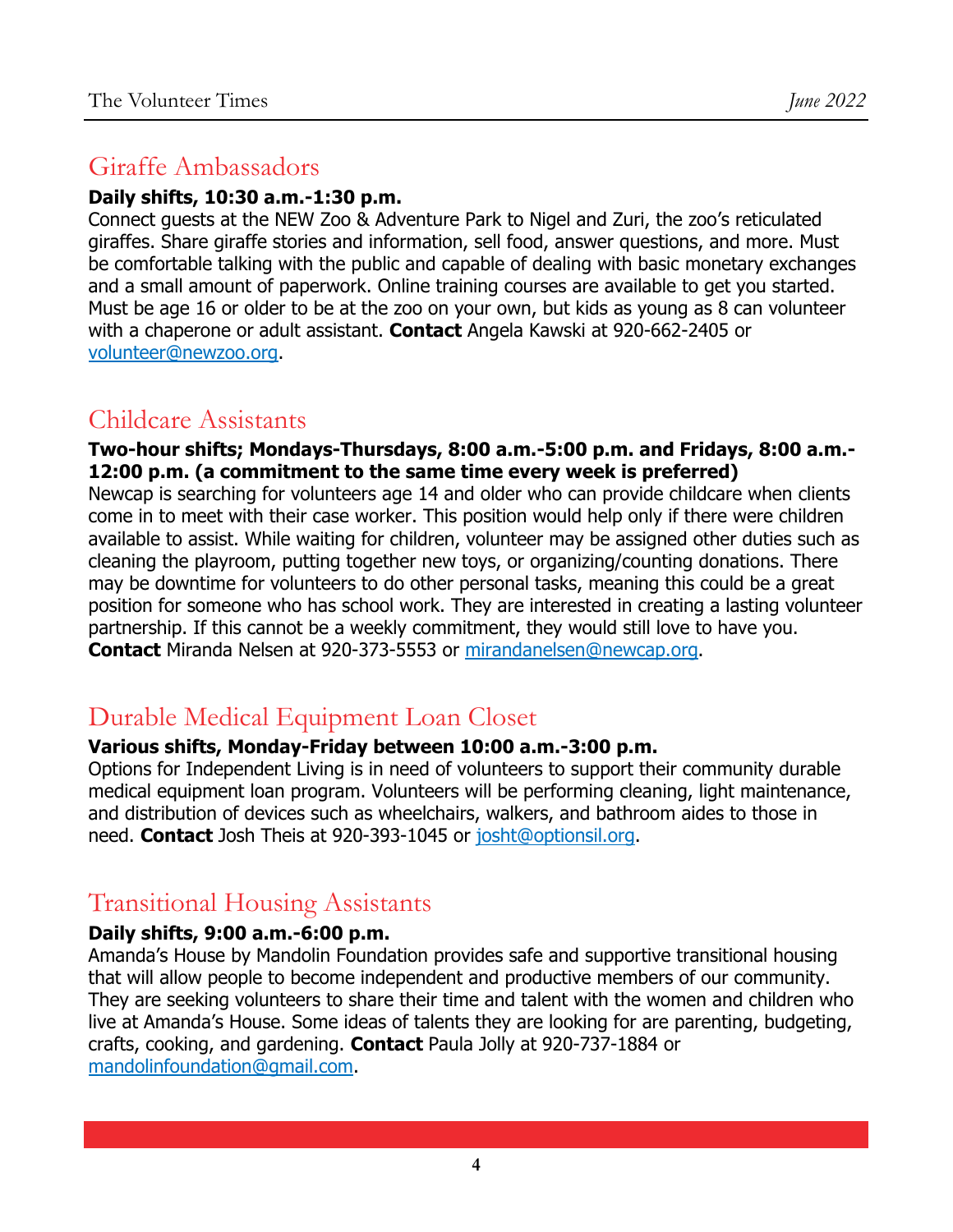## Painters and Painting Prep

#### **Flexible shifts**

Acts 1:8 Ministry is looking for individuals ages 17 or older, teams, families, or groups to do some scraping, caulking, and painting of exterior buildings from May-October. **Contact** Vickie Nell at 920-494-2289 or [vickienell@acts18.org.](mailto:vickienell@acts18.org)

## Drivers for Seniors and People with Disabilities

#### **Flexible 4- to 5-hour weekday shifts, morning or afternoon**

Curative Connections would like volunteers ages 18 and older to drive clients to and from vital appointments, and offer door-to-door assistance as needed. Vehicles, gas, and insurance are provided. No CDL is required, but must have a good driving record and pass a background check. Work as little or as often as you'd like. Visit [drive4us.org](https://www.curativeconnections.org/pages/specialized-transportation-services-become-a-volunteer-driver/?utm_source=drive4us) for more information or **contact** Tina Whetung with questions at 920-227-4272 or [twhetung@curativeconnections.org.](mailto:twhetung@curativeconnections.org)

## Coaches (recruiting now for fall)

#### **Various days, 3:00-4:30 p.m., 4:00-5:30 p.m., or 4:30-6:00 p.m.**

Girls on the Run is an after-school youth development program that combines social/ emotional learning with physical activity. From September 12-November 18, 2022, volunteer coaches age 16 and older are needed who will use GOTR's research-based, scripted curriculum to deliver life lessons to young girls to empower them to be joyful, healthy, and confident. **Contact** Kathy Olson at 920-209-5866 or [kathy.olson@girlsontherun.org.](mailto:kathy.olson@girlsontherun.org)

## Shelter Volunteers

#### **Various daily shifts between 8:00 a.m.-6:00 p.m.**

The Wisconsin Humane Society-Green Bay Campus is looking for volunteers to help support the shelter. Help is needed in the following areas: animal care, dog walking, laundry, enrichment, vet support, and off-site adoption centers. Individuals ages 13-15 must be accompanied by an adult. To learn more, visit [www.wihumane.org/volunteer/greenbay.](https://www.wihumane.org/volunteer/greenbay)  **Contact** Katie Gut at 920-469-3110 or [kgut@wihumane.org.](mailto:kgut@wihumane.org)

## Childcare

#### **Tuesdays 6:00-7:30 p.m., Wednesdays 9:30-11:00 a.m., and Thursdays 9:30- 10:30 a.m. or 6:30-7:30 p.m.**

Freedom House is seeking childcare volunteers age 16 or older to interact with and care for children while their parents attend classes offered at the shelter. **Contact** Lydia Van Thiel at 920-944-4281 or [lydiavanthiel@freedomhouseministries.org.](mailto:lydiavanthiel@freedomhouseministries.org)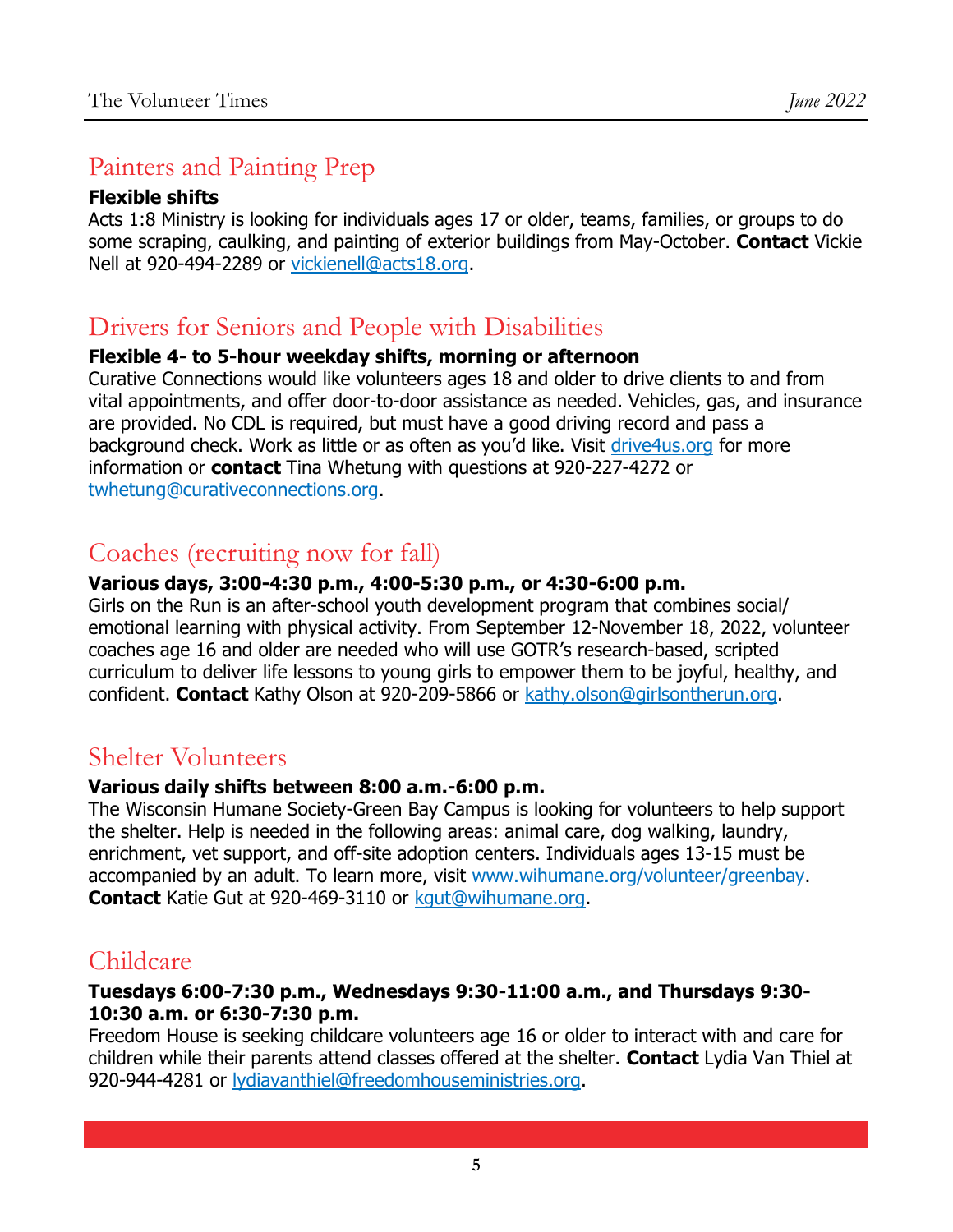### Horse-Feeding Assistants

#### **Daily 30- to 45-minute shifts, 10:00 a.m. and 8:00 p.m.**

Firefly Acres Horse Farm would like volunteers to feed horses hay for breakfast in the morning and hay, oats, and supplements for supper in the evening. If you are new to this, training will be provided. Individuals ages 14 and 15 must be accompanied by a parent; 16 and older may volunteer on their own. Service learning hours may be awarded. **Contact** Lisa Pelky at 920-609-5637 or [fireflyacreshorsefarm@yahoo.com.](mailto:fireflyacreshorsefarm@yahoo.com)

## Train Conductors

#### **Various days, 9:00 a.m.-4:45 p.m.**

The National Railroad Museum needs volunteers ages 18 and older to be the on-board safety officer of an operational train, while highlighting points of interest around the grounds and being interactive with patrons of all ages from all over the world. You can also help out with the museum's special events like Paw Patrol PAW-Palooza, the Great Pumpkin Train, and much more. Many folks choose the museum to hold important events, whether it is a birthday or a wedding, and you can help make their day special as a conductor on board the train. **Contact** Megan Blackburn at 920-437-7623 or [mblackburn@nationalrrmuseum.org.](mailto:mblackburn@nationalrrmuseum.org)

## Guest Experience Volunteers

#### **Various three- to five-hour shifts between 9:00 a.m.-5:00 p.m.**

Green Bay Botanical Garden has volunteer opportunities at their front desk for individuals ages 21 and older who are interested in providing a great first impression for guests. Duties include greeting visitors, taking calls, assisting with gift shop purchases, processing admissions, providing direction to guests, highlighting points of interest, and promoting the value of membership. **Contact** Diane Leibham at 920-491-3691 x131 or [dleibham@gbbg.org.](mailto:dleibham@gbbg.org)

## Troop Leaders and Service Area Event Volunteers

#### **Flexible shifts**

Girl Scouts of the Northwestern Great Lakes has several volunteer roles available for those ages 18 and older:

- Troop leaders Work with other volunteers to plan and facilitate one to two meetings per month for approximately 12 girls. Typical meeting activities may include badge earning, field trips, outdoor activities, science, fine arts, and more, and will vary based on the girls' interests. May also complete organizational tasks, such as managing troop finances.
- Service area event volunteers Choose a favorite topic, and help plan or facilitate special events for girls. Events can range from an hour to a full day and can be in-person or virtual. Topic options are unlimited as you share your expertise with Girl Scouts. This is a great option for groups, and can involve facilitating a single event or be an ongoing opportunity. **Contact** Kristin Gallagher at 920-955-3443 or [kgallagher@gsnwgl.org.](mailto:kgallagher@gsnwgl.org)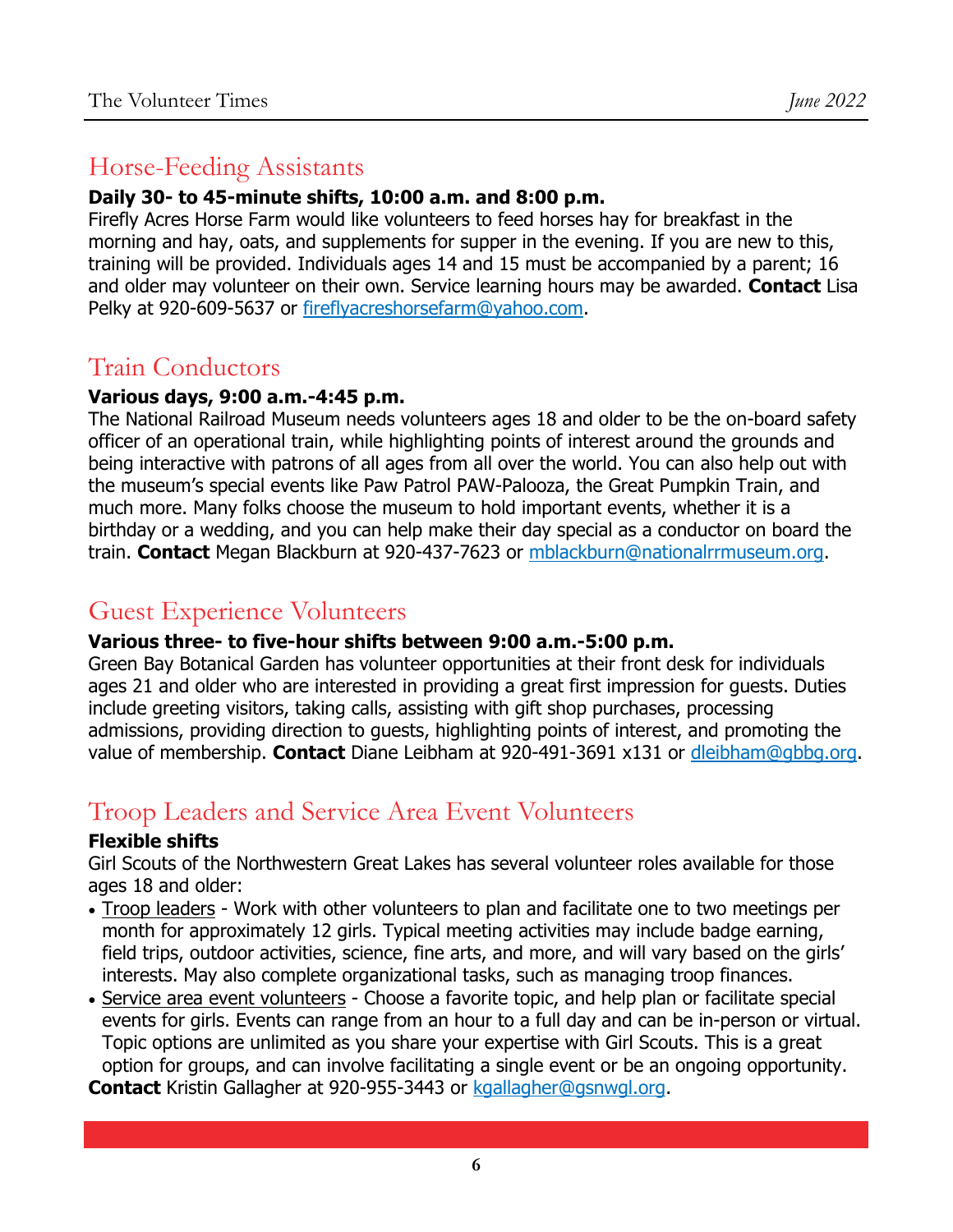## Written Wishes

#### **Flexible (virtual/at home)**

Do you want to volunteer your time, but aren't sure how to do that with the 'new normal'? Altrusa House is asking supporters to send words of encouragement to Altrusa's guests and local blue angels. People are unable to give warm hugs right now, but they can give written wishes to let people know others are there for them. No note is too little, and feel free to include drawings from your kids or anything you think would bring a smile and warm their hearts. **Contact** Katelyn Voorhees at 920-884-6677 or [katelyn@altrusahousegreenbay.org.](mailto:katelyn@altrusahousegreenbay.org)

## Tuck-in Call Volunteers

#### **Thursdays, anytime between 8:00 a.m.-5:00 p.m.**

Compassus Hospice is seeking volunteers age 18 and older to use a call script and contact patients/families by phone to obtain specific information to assist in preparing patients/ families for weekend needs. Individuals then provide the volunteer coordinator, RN case manager, or director of clinical services with that information. If concerns arise, you will immediately communicate with appropriate staff. Documentation of calls is done on a tracking log and submitted. In addition, volunteers provide emotional support, as appropriate. Volunteers conducting tuck-in calls must complete the application process, background check, and volunteer orientation before receiving assignments. Training is provided. Volunteers must clearly understand the supportive nature of this role and how to escalate concerns to appropriate staff. Volunteers will always maintain appropriate boundaries and confidentiality. **Contact** Kacie Doxtator at 920-321-2004 or [kacie.doxtator@compassus.com.](mailto:kacie.doxtator@compassus.com)

### Farmers Market on Broadway Volunteers

#### **Wednesdays, 1:00-3:00 p.m. (set-up), 2:45-6:00 p.m. and 5:00-8:00 p.m. (beer tent), and 8:00-9:30 p.m. (tear-down)**

On Broadway Inc. is seeking volunteers on Wednesdays through September 28 to assist with the following: set-up of tents, garbage cans, banners, etc. (outdoor work, lifting required); serving and pouring beverages in the beer tent, as well as handling cash and charge purchases; and tear-down and clean-up of garbage, tents, banners, etc. (outdoor work, lifting required). **Contact** Quincy Fassbender at 920-655-7525 at [quincy@onbroadway.org.](mailto:quincy@onbroadway.org)

## Facilities Volunteers

#### **Weekdays as needed, typically between 8:00 a.m.-3:00 p.m.**

Green Bay Botanical Garden is looking for individuals ages 18 and older to assist their staff. If you enjoy working outdoors cutting brush and trees and splitting wood, they are looking for you. Shifts are on an 'as needed' basis as projects are defined. **Contact** Diane Leibham at 920-491-3691 x131 or [dleibham@gbbg.org.](mailto:dleibham@gbbg.org)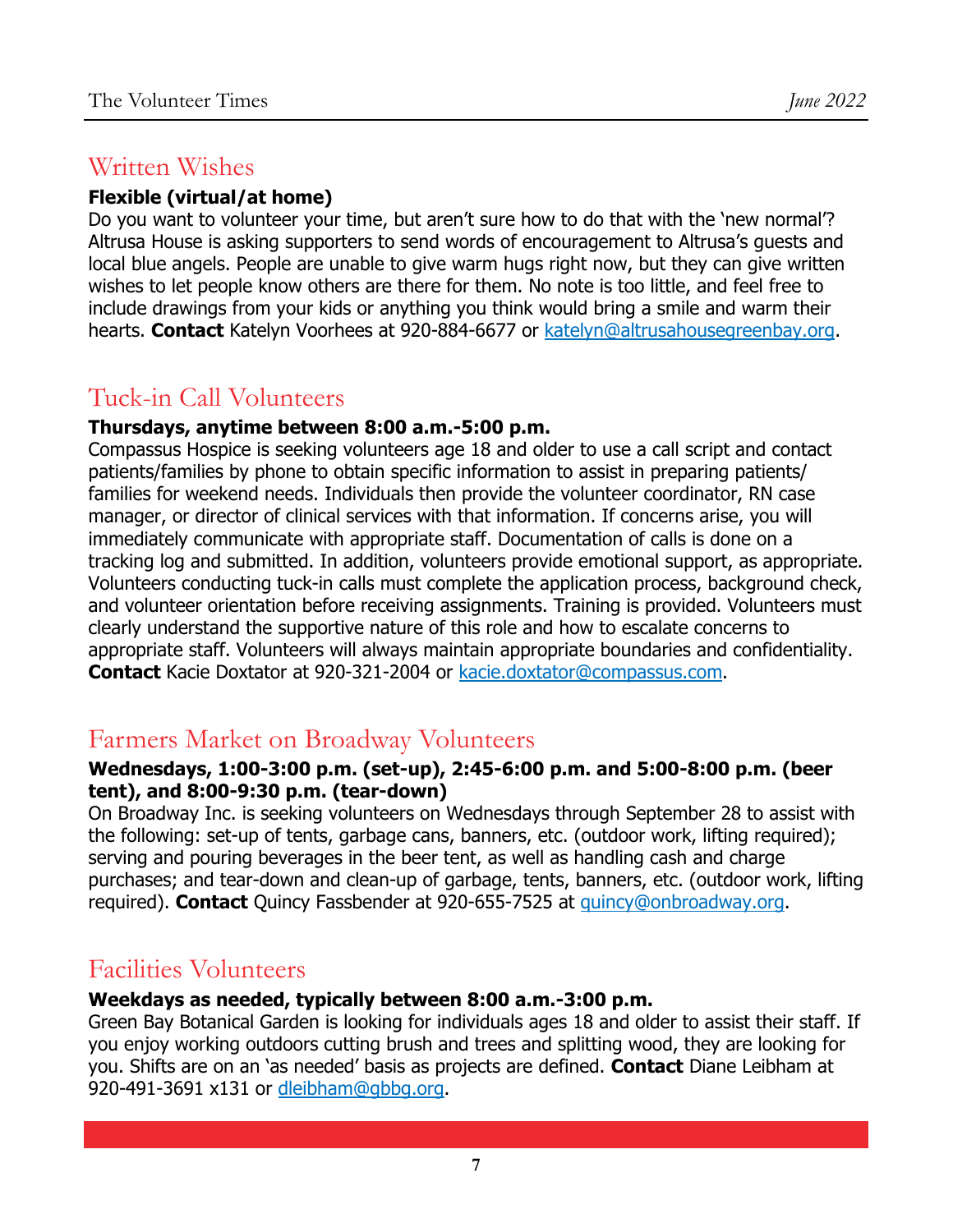## Giraffe Food Preparation

#### **A commitment to one day per week on the same day and time is preferred**

NEW Zoo & Adventure Park would like volunteers ages 16 and older to help prepare food weekly for Nigel and Zuri, the zoo's loveable reticulated giraffes. This is a great opportunity for a small group of individuals looking for a regular, recurring routine. Volunteers must be comfortable using tools such as knives, garden/yard pruners, and clippers, as well as be comfortable counting and completing simple paperwork to help them track giraffe food sales. Some outdoor work is required in summer months, but shade and chairs are provided, as well as access to an indoor, air-conditioned room. **Contact** Angela Kawski at 920-662-2405 or [volunteer@newzoo.org.](mailto:volunteer@newzoo.org)

## Hospice Visitors

#### **Various shifts, as little as one hour per week**

Aurora at Home Hospice is looking for caring hearts ages 18 and older to visit hospice patients for companionship, veterans to share stories with other veterans, those experienced in massage therapy and pet therapy to provide comfort, music lovers to soothe the soul, or media experts to record a life story (audio equipment will be provided). You may be the only person who sees the patient that day or the only one to make them smile, which can be very rewarding. **Contact** Jayne Syrjamaki at 920-252-5146 or [jayne.syrjamaki@aah.org.](mailto:jayne.syrjamaki@aah.org)

## Garden Education Volunteers

#### **Typically weekdays, two- to five-hour shifts between 9:00 a.m.-5:00 p.m.**

Green Bay Botanical Garden is currently seeking volunteers ages 18 and older who have a passion for sharing knowledge with children and adults. Education volunteers may choose to staff and attend adult classes, lead adult tours, lead youth tours and programs for schoolaged and family groups, or any combination of these. A passion for plants, animals, and/or insects is a must. Previous teaching experience is preferred, but not required. **Contact** Diane Leibham at 920-491-3691 x131 or [dleibham@gbbg.org.](mailto:dleibham@gbbg.org)

## Meal Hero Volunteers

#### **Various days, 5:00-8:00 p.m.**

The Altrusa House is equipped with a full kitchen complete with a stove, oven, microwaves, plates, utensils, platters, etc., and they are looking for groups of 1-5 people ages 16 or older to provide, prepare (onsite or off), serve, and share a meal with their guest families. The amount of servings needed depends upon occupancy, and their guest experience manager will coordinate with groups to ensure there is plenty to go around. **Contact** Katelyn Voorhees at 920-884-6677 or [katelyn@altrusahousegreenbay.org.](mailto:katelyn@altrusahousegreenbay.org)